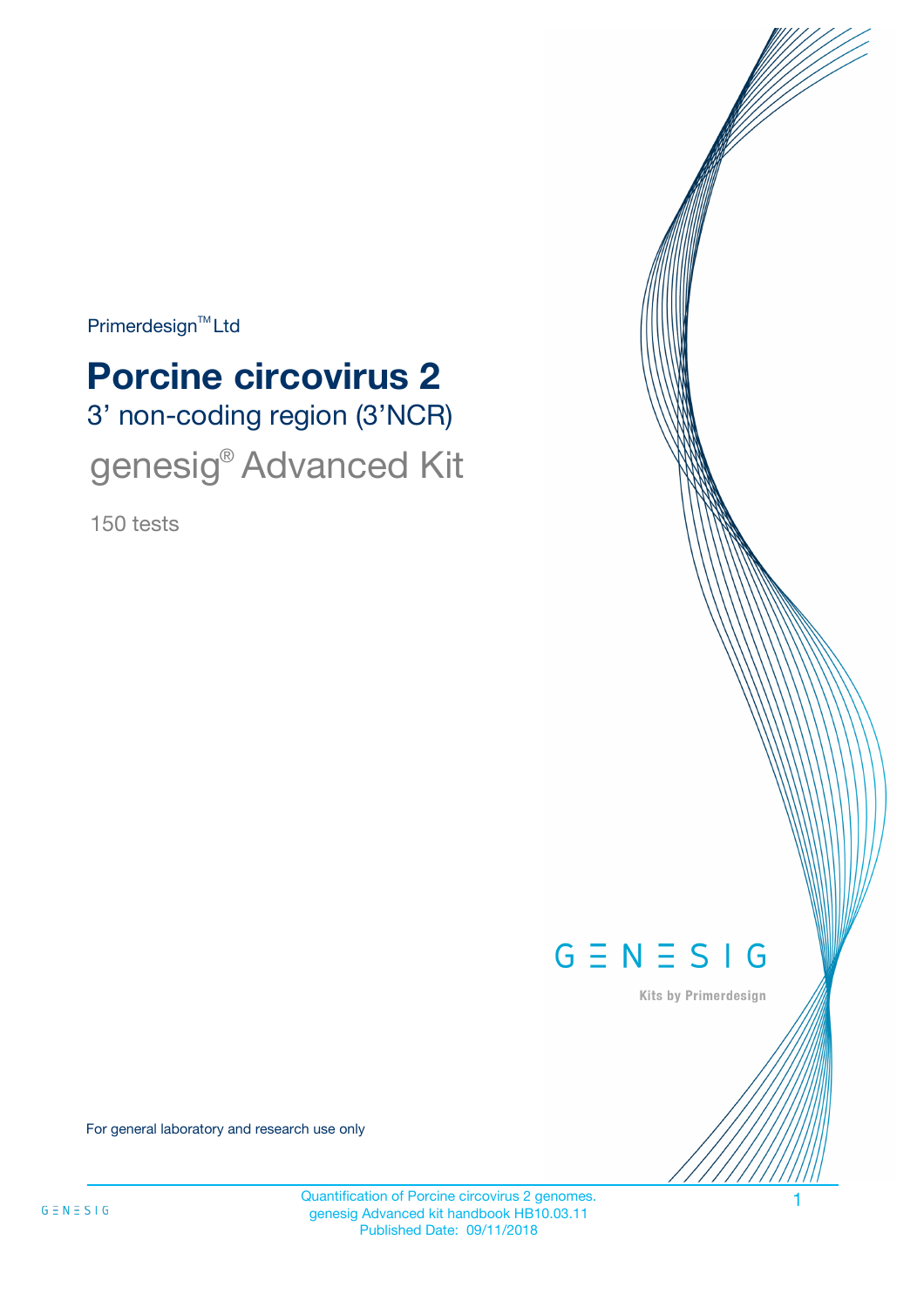### Introduction to Porcine circovirus 2

Porcine circovirus is a member of the Circoviridae family and is a small non-enveloped, single-stranded DNA virus that replicates autonomously in mammalian cells. The virus is approximately 17nm in diameter and has an icosahedral capsid containing a small circular chromosome of around 1800 nucleotides in length encoding just 2 major genes: cap (capsid protein) and rep (replicase).

PCV2 infection is associated with post-weaning multisystemic wasting syndrome (PMWS) although infection with PCV2 alone does not always present with clinical symptoms. However, co-infection with parvovirus results in increased severity and incidence. It is known that PCV2 utilises the host polymerase for DNA amplification within the nucleus of host epithelial and macrophage cells, but the method of pathogenicity is uncharacterised.

PCV2 has been implicated in porcine dermatitis and nephropathy syndrome (PDNS), porcine respiratory disease complex (PRDC), reproductive failures and enteritis as well as PMWS. The general symptoms of PMWS are wasting, slowed growth, enlargement of inguinal lymph nodes and occasionally jaundice. PMWS mortality rates can reach up to 50% as there is no proven treatment or vaccine for PCV2 infections due to the uncharacterised pathogenicity. However, administration of corticosteroids has been shown to be beneficial during acute outbreaks in reducing the severity of the disease.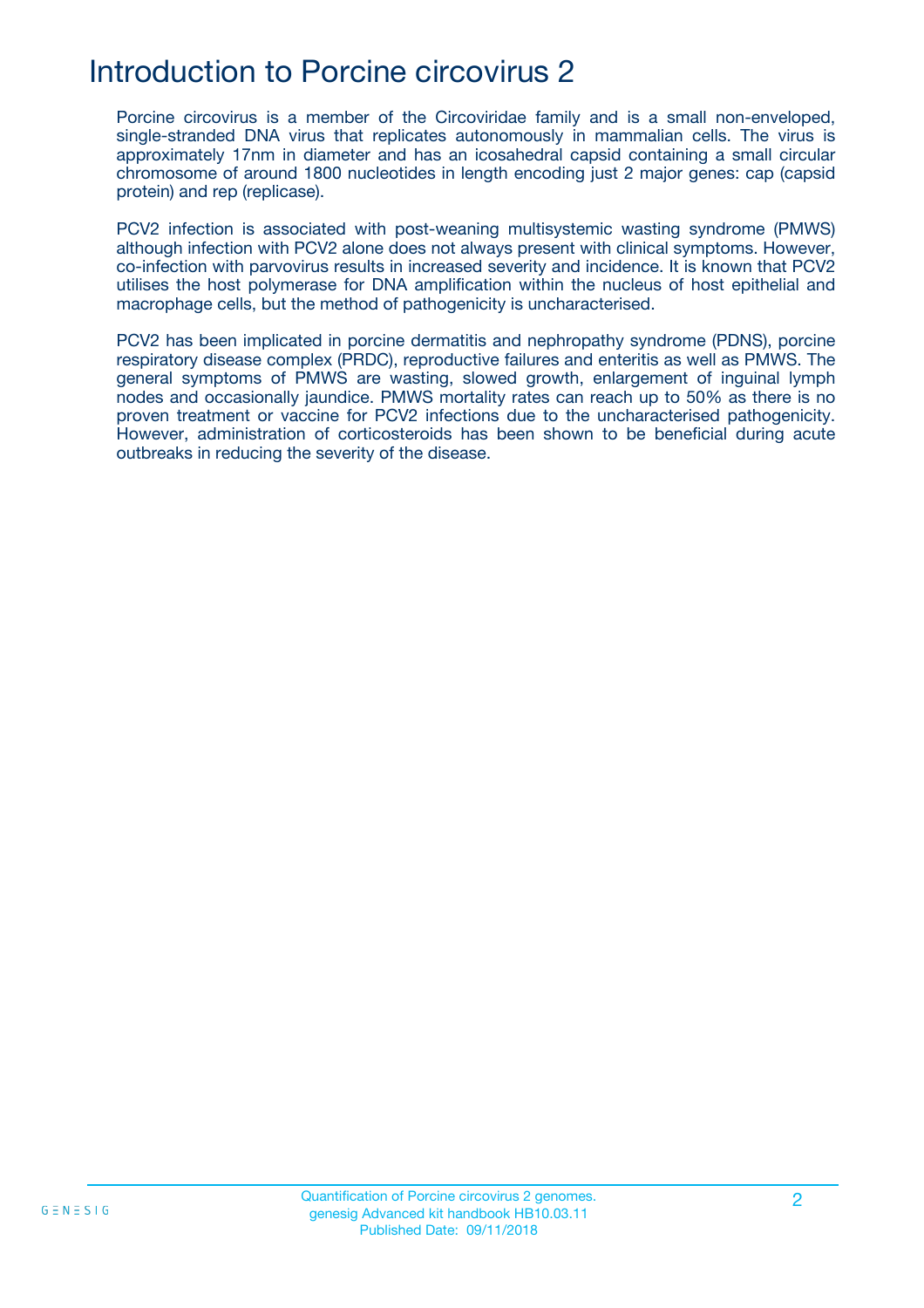# **Specificity**

The Primerdesign genesig Kit for Porcine circovirus 2 (PCV2) genomes is designed for the in vitro quantification of PCV2 genomes. The kit is designed to have a broad detection profile. Specifically, the primers represent 100% homology with over 95% of the NCBI database reference sequences available at the time of design.

The dynamics of genetic variation means that new sequence information may become available after the initial design. Primerdesign periodically reviews the detection profiles of our kits and when required releases new versions.

Our kit for Porcine circovirus 2 has been designed for the specific and exclusive in vitro quantification of this species. The primers and probe have been designed to exclude detection of the closely related Porcine circovirus 1 species. The primers and probe sequences in this kit have 100% homology with over 95% of reference sequences in the NCBI database based on a comprehensive bioinformatics analysis.

If you require further information, or have a specific question about the detection profile of this kit then please send an e.mail to enquiry@primerdesign.co.uk and our bioinformatics team will answer your question.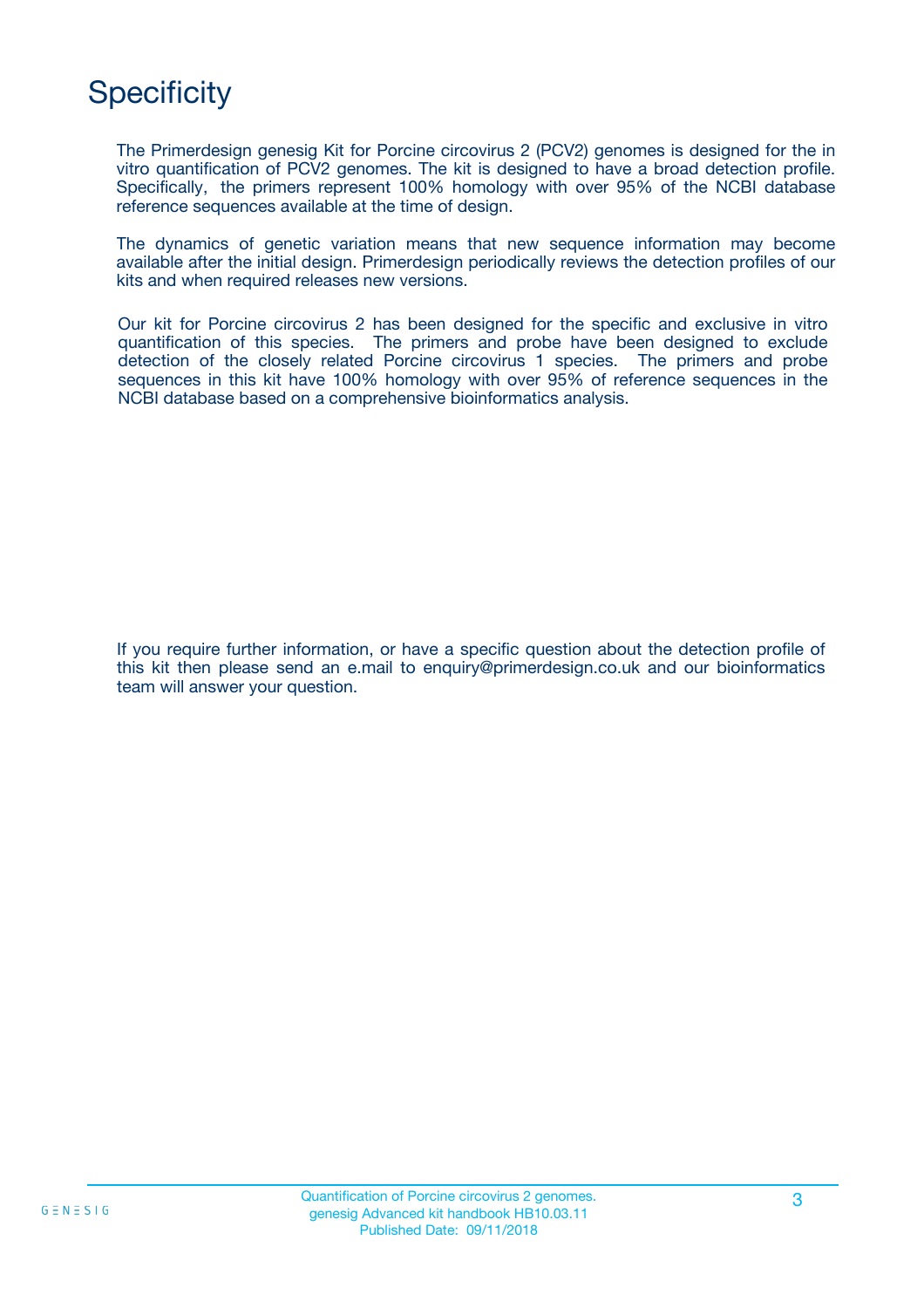## Kit contents

- **PCV2 specific primer/probe mix (150 reactions BROWN)** FAM labelled
- **PCV2 positive control template (for Standard curve RED)**
- **Internal extraction control primer/probe mix (150 reactions BROWN)** VIC labelled as standard
- **Internal extraction control DNA (150 reactions BLUE)**
- **Endogenous control primer/probe mix (150 reactions BROWN)** FAM labelled
- **RNase/DNase free water (WHITE)** for resuspension of primer/probe mixes
- **Template preparation buffer (YELLOW)** for resuspension of internal control template, positive control template and standard curve preparation

### Reagents and equipment to be supplied by the user

#### **Real-time PCR Instrument**

#### **Extraction kit**

This kit is recommended for use with genesig Easy DNA/RNA extraction kit. However, it is designed to work well with all processes that yield high quality RNA and DNA with minimal PCR inhibitors.

#### **oasig**TM **lyophilised or Precision**®**PLUS 2X qPCR Master Mix**

This kit is intended for use with oasig or PrecisionPLUS2X qPCR Master Mix.

**Pipettors and Tips**

**Vortex and centrifuge**

#### **Thin walled 1.5 ml PCR reaction tubes**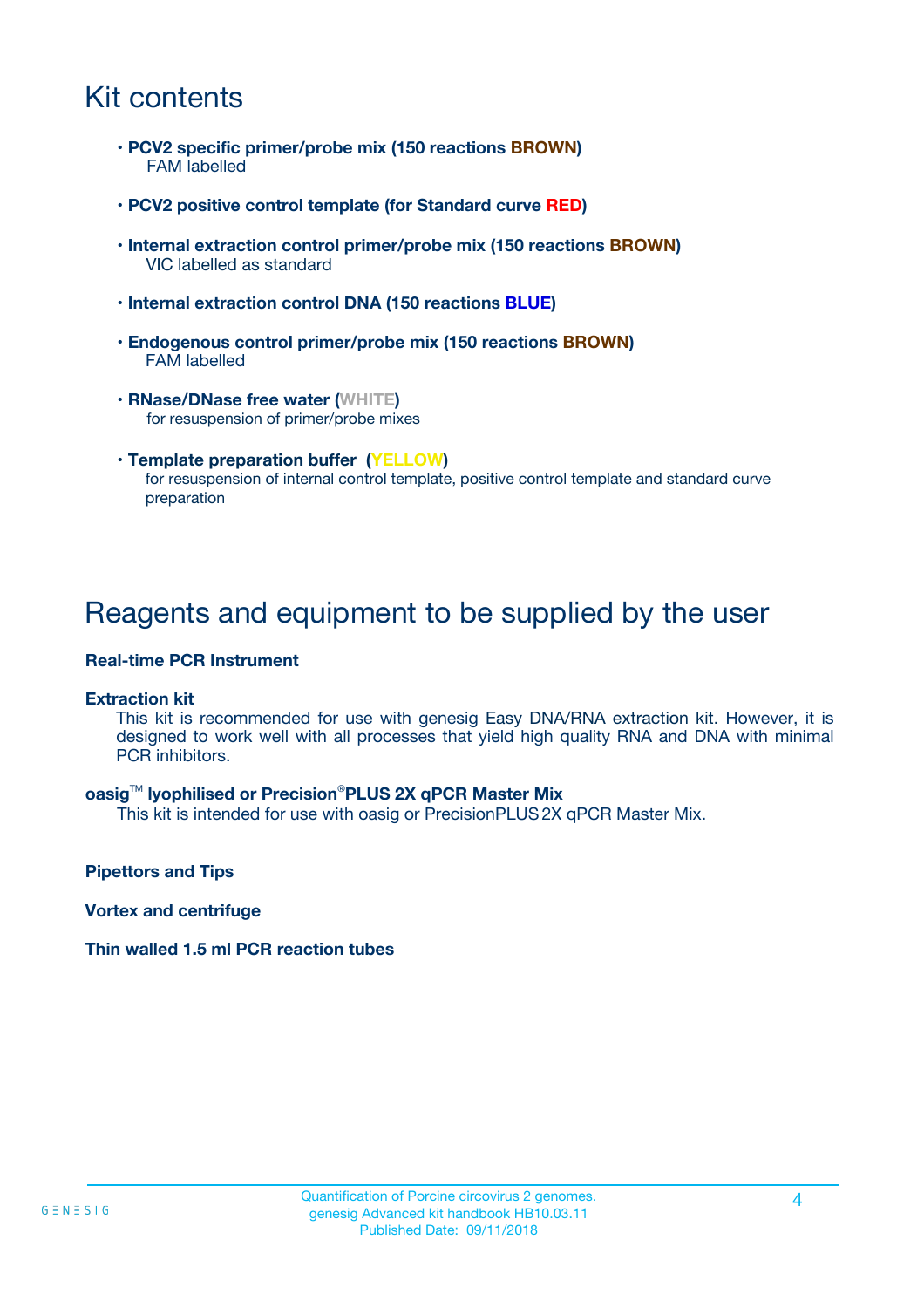### Kit storage and stability

This kit is stable at room temperature but should be stored at -20ºC on arrival. Once the lyophilised components have been resuspended they should not be exposed to temperatures above -20°C for longer than 30 minutes at a time and unnecessary repeated freeze/thawing should be avoided. The kit is stable for six months from the date of resuspension under these circumstances.

If a standard curve dilution series is prepared this can be stored frozen for an extended period. If you see any degradation in this serial dilution a fresh standard curve can be prepared from the positive control.

Primerdesign does not recommend using the kit after the expiry date stated on the pack.

### Suitable sample material

All kinds of sample material suited for PCR amplification can be used. Please ensure the samples are suitable in terms of purity, concentration, and DNA integrity (An internal PCR control is supplied to test for non specific PCR inhibitors). Always run at least one negative control with the samples. To prepare a negative-control, replace the template DNA sample with RNase/DNase free water.

### Dynamic range of test

Under optimal PCR conditions genesig PCV2 detection kits have very high priming efficiencies of >95% and can detect less than 100 copies of target template.

## Notices and disclaimers

This product is developed, designed and sold for research purposes only. It is not intended for human diagnostic or drug purposes or to be administered to humans unless clearly expressed for that purpose by the Food and Drug Administration in the USA or the appropriate regulatory authorities in the country of use. During the warranty period Primerdesign genesig detection kits allow precise and reproducible data recovery combined with excellent sensitivity. For data obtained by violation to the general GLP guidelines and the manufacturer's recommendations the right to claim under guarantee is expired. PCR is a proprietary technology covered by several US and foreign patents. These patents are owned by Roche Molecular Systems Inc. and have been sub-licensed by PE Corporation in certain fields. Depending on your specific application you may need a license from Roche or PE to practice PCR. Additional information on purchasing licenses to practice the PCR process may be obtained by contacting the Director of Licensing at Roche Molecular Systems, 1145 Atlantic Avenue, Alameda, CA 94501 or Applied Biosystems business group of the Applera Corporation, 850 Lincoln Centre Drive, Foster City, CA 94404. In addition, the 5' nuclease assay and other homogeneous amplification methods used in connection with the PCR process may be covered by U.S. Patents 5,210,015 and 5,487,972, owned by Roche Molecular Systems, Inc, and by U.S. Patent 5,538,848, owned by The Perkin-Elmer Corporation.

# Trademarks

Primerdesign™ is a trademark of Primerdesign Ltd.

genesig $^\circledR$  is a registered trademark of Primerdesign Ltd.

The PCR process is covered by US Patents 4,683,195, and 4,683,202 and foreign equivalents owned by Hoffmann-La Roche AG. BI, ABI PRISM® GeneAmp® and MicroAmp® are registered trademarks of the Applera Genomics (Applied Biosystems Corporation). BIOMEK® is a registered trademark of Beckman Instruments, Inc.; iCycler™ is a registered trademark of Bio-Rad Laboratories, Rotor-Gene is a trademark of Corbett Research. LightCycler™ is a registered trademark of the Idaho Technology Inc. GeneAmp®, TaqMan® and AmpliTaqGold® are registered trademarks of Roche Molecular Systems, Inc., The purchase of the Primerdesign™ reagents cannot be construed as an authorization or implicit license to practice PCR under any patents held by Hoffmann-LaRoche Inc.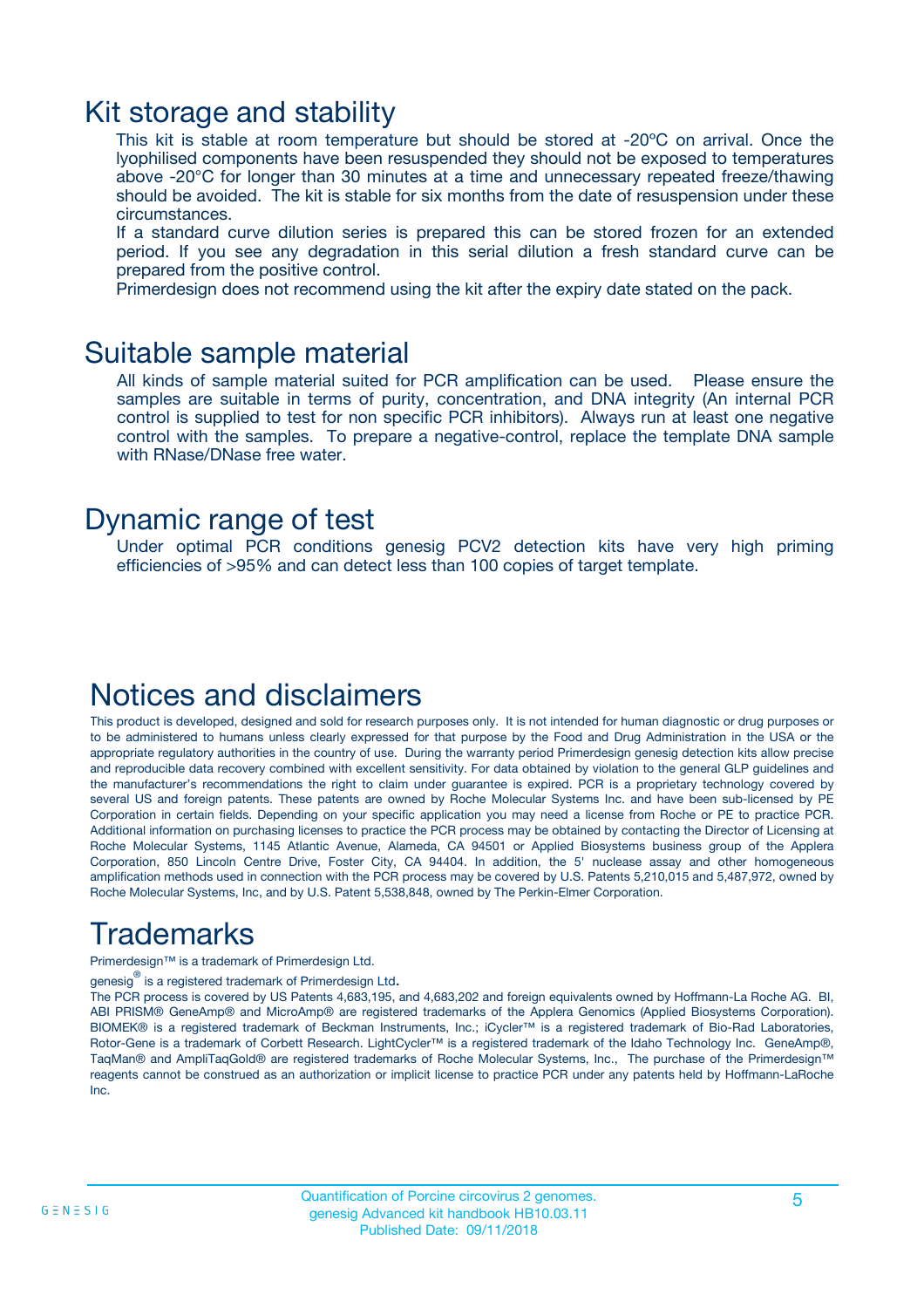### Principles of the test

#### **Real-time PCR**

A PCV2 specific primer and probe mix is provided and this can be detected through the FAM channel.

The primer and probe mix provided exploits the so-called TaqMan® principle. During PCR amplification, forward and reverse primers hybridize to the PCV2 DNA. A fluorogenic probe is included in the same reaction mixture which consists of a DNA probe labeled with a 5`-dye and a 3`-quencher. During PCR amplification, the probe is cleaved and the reporter dye and quencher are separated. The resulting increase in fluorescence can be detected on a range of qPCR platforms.

#### **Positive control**

For copy number determination and as a positive control for the PCR set up, the kit contains a positive control template. This can be used to generate a standard curve of PCV2 copy number / Cq value. Alternatively the positive control can be used at a single dilution where full quantitative analysis of the samples is not required. Each time the kit is used, at least one positive control reaction must be included in the run. A positive result indicates that the primers and probes for detecting the target PCV2 gene worked properly in that particular experimental scenario. If a negative result is obtained the test results are invalid and must be repeated. Care should be taken to ensure that the positive control does not contaminate any other kit component which would lead to false-positive results. This can be achieved by handling this component in a Post PCR environment. Care should also be taken to avoid cross-contamination of other samples when adding the positive control to the run. This can be avoided by sealing all other samples and negative controls before pipetting the positive control into the positive control well.

#### **Negative control**

To validate any positive findings a negative control reaction should be included every time the kit is used. For this reaction the RNase/DNase free water should be used instead of template. A negative result indicates that the reagents have not become contaminated while setting up the run.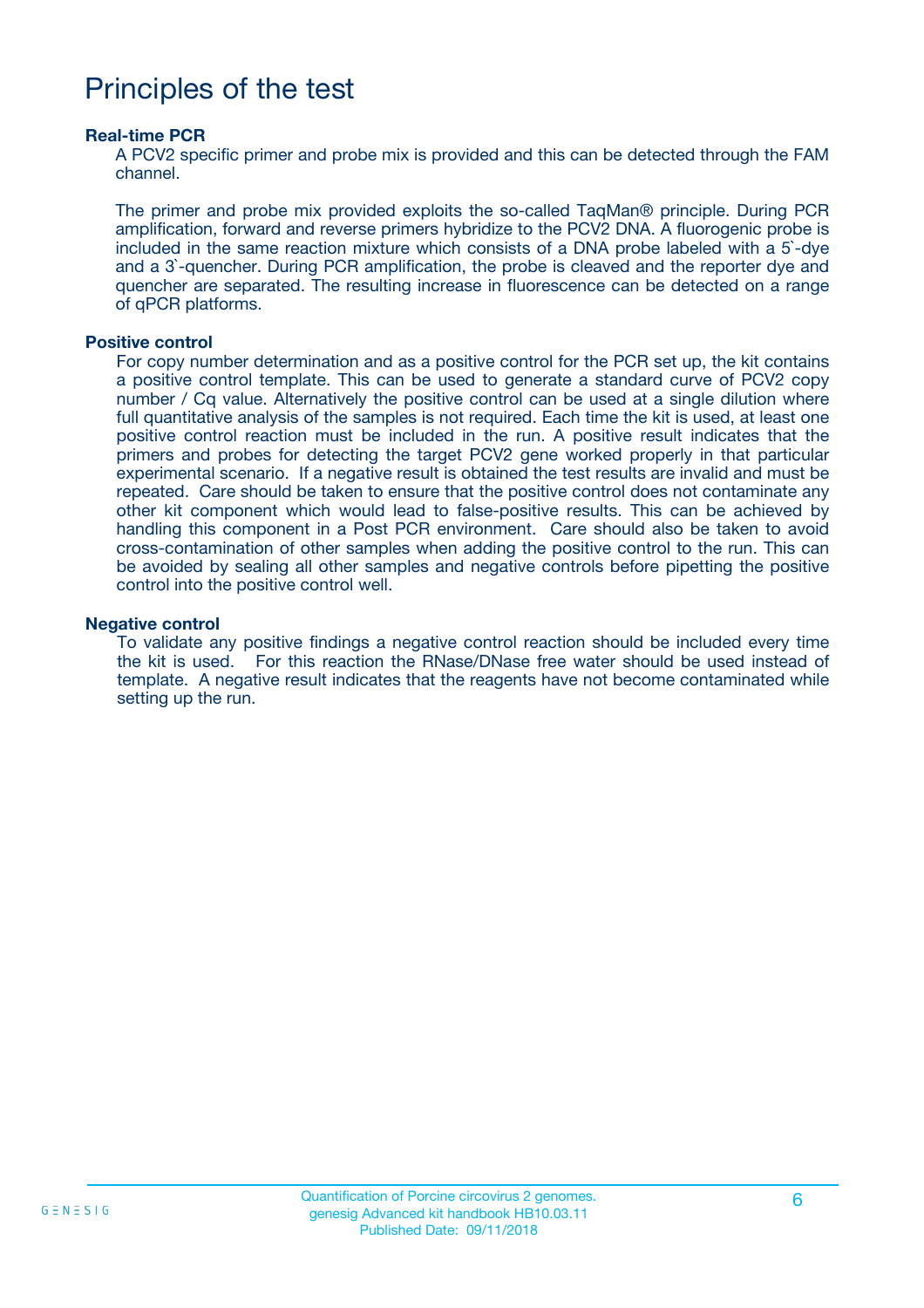#### **Internal DNA extraction control**

When performing DNA extraction, it is often advantageous to have an exogenous source of DNA template that is spiked into the lysis buffer. This control DNA is then co-purified with the sample DNA and can be detected as a positive control for the extraction process. Successful co-purification and qPCR for the control DNA also indicates that PCR inhibitors are not present at a high concentration.

A separate primer and probe mix are supplied with this kit to detect the exogenous DNA using qPCR. The primers are present at PCR limiting concentrations which allows multiplexing with the target sequence primers. Amplification of the control DNA does not interfere with detection of the PCV2 target DNA even when present at low copy number. The Internal control is detected through the VIC channel and gives a Cq value of 28+/-3.

#### **Endogenous control**

To confirm extraction of a valid biological template, a primer and probe mix is included to detect an endogenous gene. Detection of the endogenous control is through the FAM channel and it is NOT therefore possible to perform a multiplex with the PCV2 primers. A poor endogenous control signal may indicate that the sample did not contain sufficient biological material.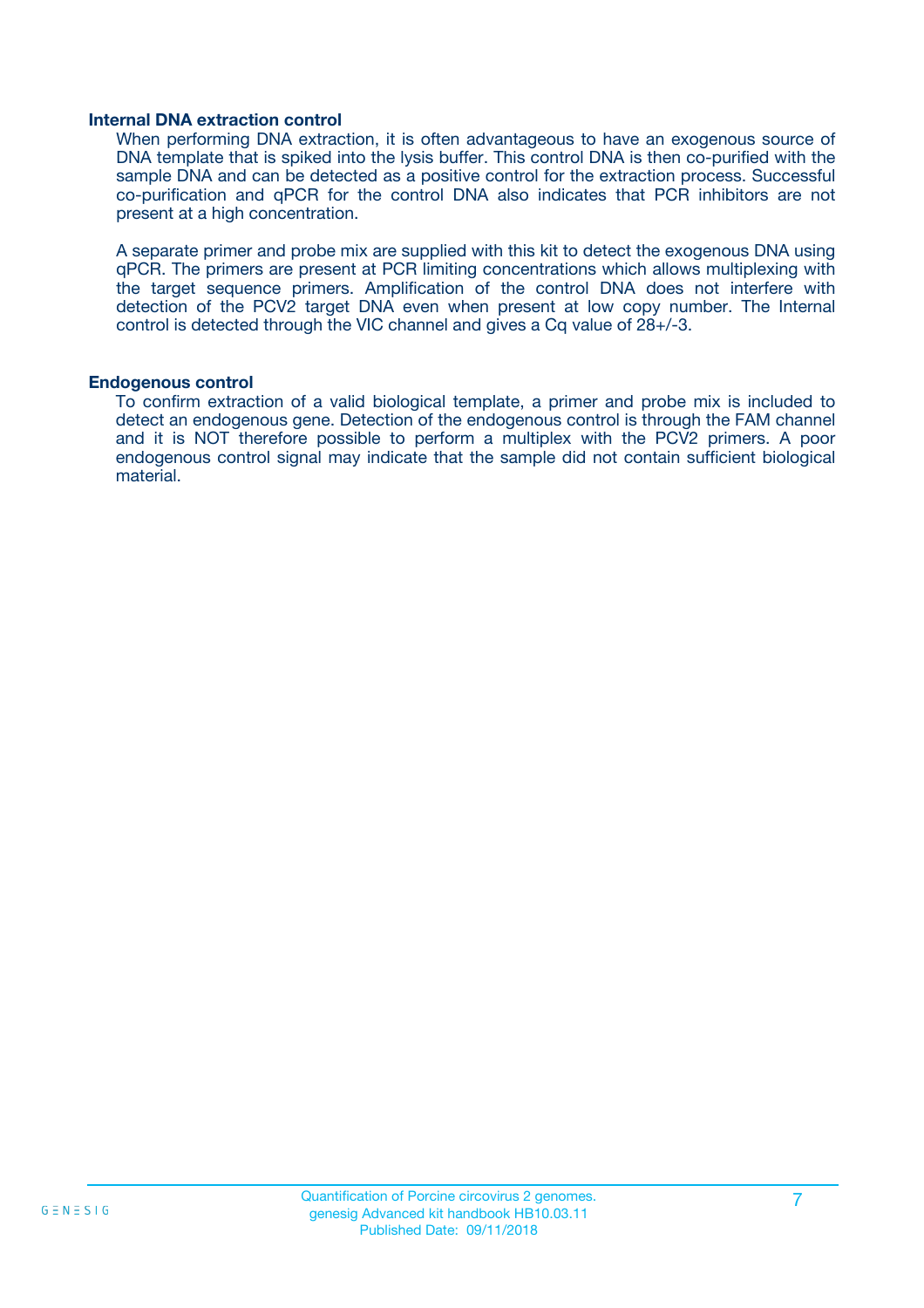### Resuspension protocol

To minimize the risk of contamination with foreign DNA, we recommend that all pipetting be performed in a PCR clean environment. Ideally this would be a designated PCR lab or PCR cabinet. Filter tips are recommended for all pipetting steps.

- **1. Pulse-spin each tube in a centrifuge before opening.** This will ensure lyophilised primer and probe mix is in the base of the tube and is not spilt upon opening the tube.
- **2. Resuspend the primer/probe mixes in the RNase/DNase free water supplied, according to the table below:**

To ensure complete resuspension, vortex each tube thoroughly.

| Component - resuspend in water                       |          |  |
|------------------------------------------------------|----------|--|
| <b>Pre-PCR pack</b>                                  |          |  |
| PCV2 primer/probe mix (BROWN)                        | $165$ µ  |  |
| Internal extraction control primer/probe mix (BROWN) | $165$ µl |  |
| Endogenous control primer/probe mix (BROWN)          | 165 µl   |  |

**3. Resuspend the internal control template and positive control template in the template preparation buffer supplied, according to the table below:** To ensure complete resuspension, vortex each tube thoroughly.

| Component - resuspend in template preparation buffer |  |  |  |
|------------------------------------------------------|--|--|--|
| <b>Pre-PCR heat-sealed foil</b>                      |  |  |  |
| Internal extraction control DNA (BLUE)               |  |  |  |
| <b>Post-PCR heat-sealed foil</b>                     |  |  |  |
| PCV2 Positive Control Template (RED) *               |  |  |  |

\* This component contains high copy number template and is a VERY significant contamination risk. It must be opened and handled in a separate laboratory environment, away from the other components.

### DNA extraction

The internal extraction control DNA can be added either to the DNA lysis/extraction buffer or to the DNA sample once it has been resuspended in lysis buffer.

**DO NOT add the internal extraction control DNA directly to the unprocessed biological sample as this will lead to degradation and a loss in signal.**

- **1. Add 4µl of the Internal extraction control DNA (BLUE) to each sample in DNA lysis/extraction buffer per sample.**
- **2. Complete DNA extraction according to the manufacturers protocols.**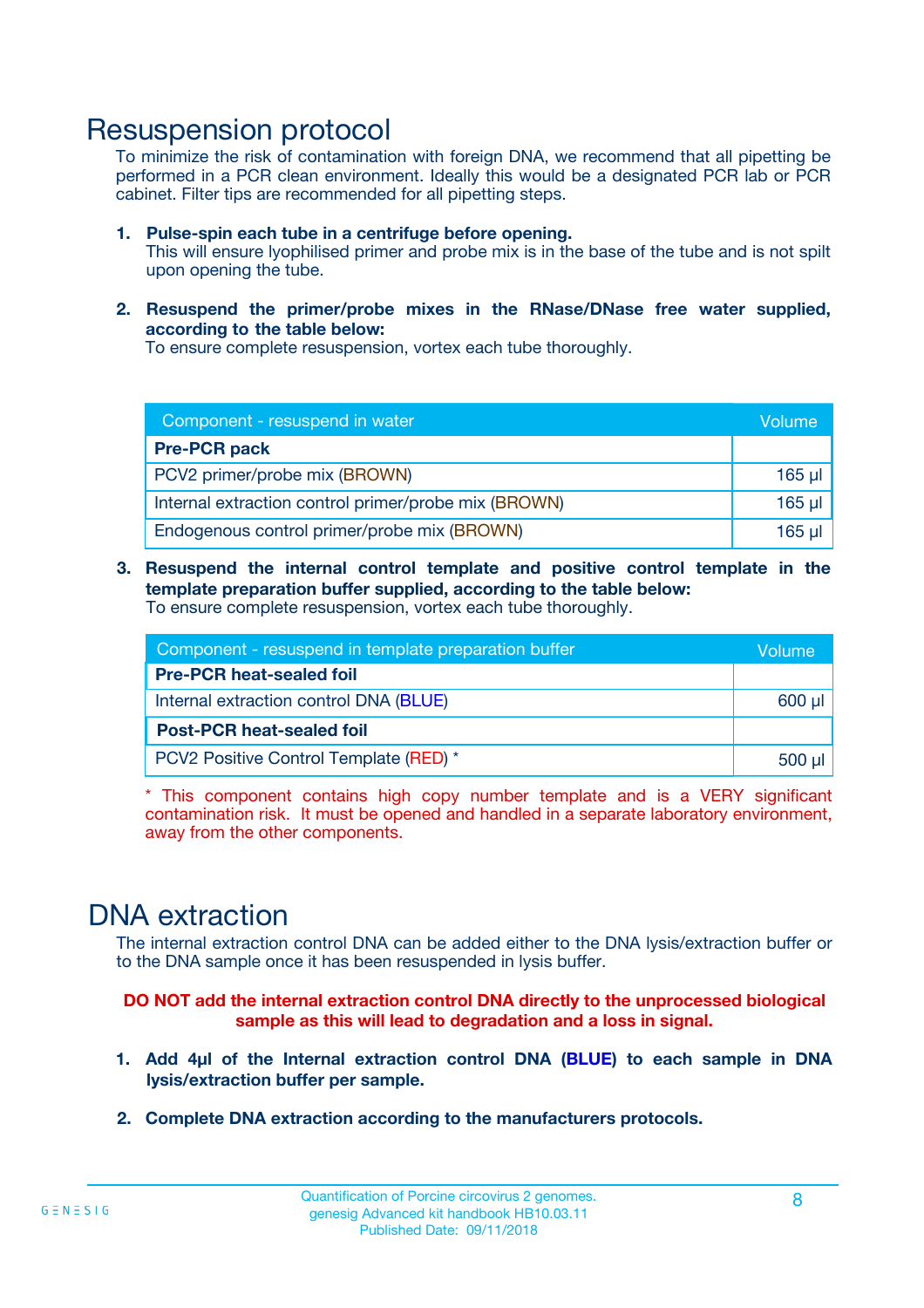# qPCR detection protocol

**1. For each DNA sample prepare a reaction mix according to the table below:** Include sufficient reactions for positive and negative controls.

| Component                                            | Volume   |
|------------------------------------------------------|----------|
| oasig or PrecisionPLUS 2X qPCR Master Mix            | 10 $\mu$ |
| PCV2 primer/probe mix (BROWN)                        | 1 µI     |
| Internal extraction control primer/probe mix (BROWN) | 1 µl     |
| <b>RNase/DNase free water (WHITE)</b>                | $3 \mu$  |
| <b>Final Volume</b>                                  | 15 µl    |

**2. For each DNA sample prepare an endogenous control reaction according to the table below (Optional):**

**This control reaction will provide useful information regarding the quality of the biological sample.**

| Component                                   | Volume          |
|---------------------------------------------|-----------------|
| oasig or PrecisionPLUS 2X qPCR Master Mix   | 10 µl           |
| Endogenous control primer/probe mix (BROWN) | 1 ul            |
| <b>RNase/DNase free water (WHITE)</b>       | $4 \mu$         |
| <b>Final Volume</b>                         | 15 <sub>µ</sub> |

- **3. Pipette 15µl of each mix into individual wells according to your qPCR experimental plate set up.**
- **4. Prepare sample DNA templates for each of your samples.**
- **5. Pipette 5µl of DNA template into each well, according to your experimental plate set up.**

For negative control wells use 5µl of RNase/DNase free water. The final volume in each well is 20ul.

**6. If a standard curve is included for quantitative analysis, prepare a reaction mix according to the table below:**

| Component                                 | Volume  |
|-------------------------------------------|---------|
| oasig or PrecisionPLUS 2X qPCR Master Mix | 10 µl   |
| PCV2 primer/probe mix (BROWN)             | 1 µI    |
| <b>RNase/DNase free water (WHITE)</b>     | $4 \mu$ |
| <b>Final Volume</b>                       | 15 µl   |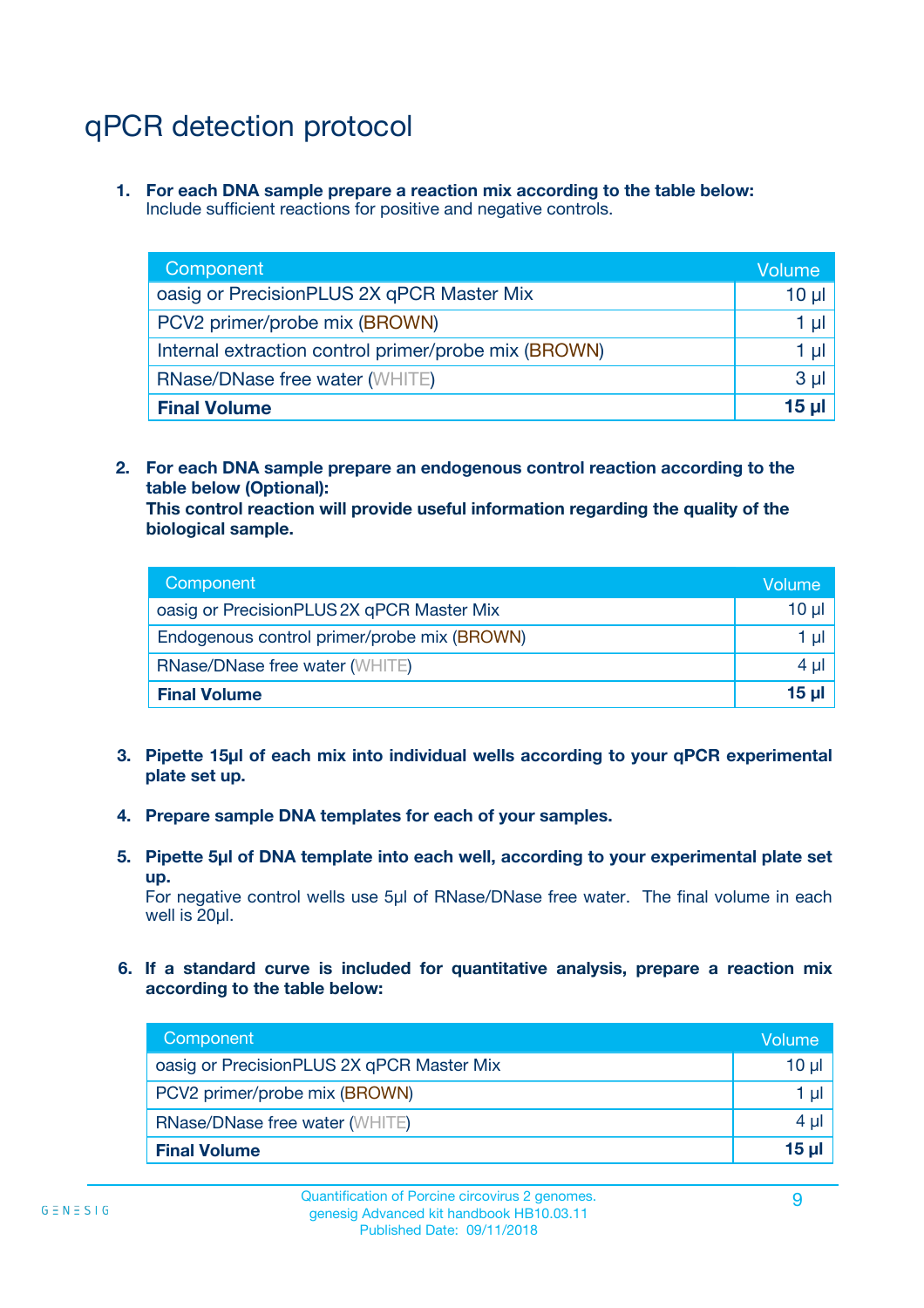#### **7. Preparation of standard curve dilution series.**

- 1) Pipette 90µl of template preparation buffer into 5 tubes and label 2-6
- 2) Pipette 10µl of Positive Control Template (RED) into tube 2
- 3) Vortex thoroughly
- 4) Change pipette tip and pipette 10µl from tube 2 into tube 3
- 5) Vortex thoroughly

Repeat steps 4 and 5 to complete the dilution series

| <b>Standard Curve</b>         | <b>Copy Number</b>     |
|-------------------------------|------------------------|
| Tube 1 Positive control (RED) | $2 \times 10^5$ per µl |
| Tube 2                        | $2 \times 10^4$ per µl |
| Tube 3                        | $2 \times 10^3$ per µl |
| Tube 4                        | $2 \times 10^2$ per µl |
| Tube 5                        | 20 per µl              |
| Tube 6                        | 2 per µl               |

**8. Pipette 5µl of standard template into each well for the standard curve according to your experimental plate set up.**

#### The final volume in each well is 20µl.

# qPCR amplification protocol

Amplification conditions using oasig or PrecisionPLUS 2X qPCR Master Mix.

|             | <b>Step</b>       | <b>Time</b>     | Temp    |
|-------------|-------------------|-----------------|---------|
|             | Enzyme activation | 2 min           | 95 °C   |
| Cycling x50 | Denaturation      | 10 <sub>s</sub> | 95 $°C$ |
|             | DATA COLLECTION * | 60 s            | 60 °C   |

\* Fluorogenic data should be collected during this step through the FAM and VIC channels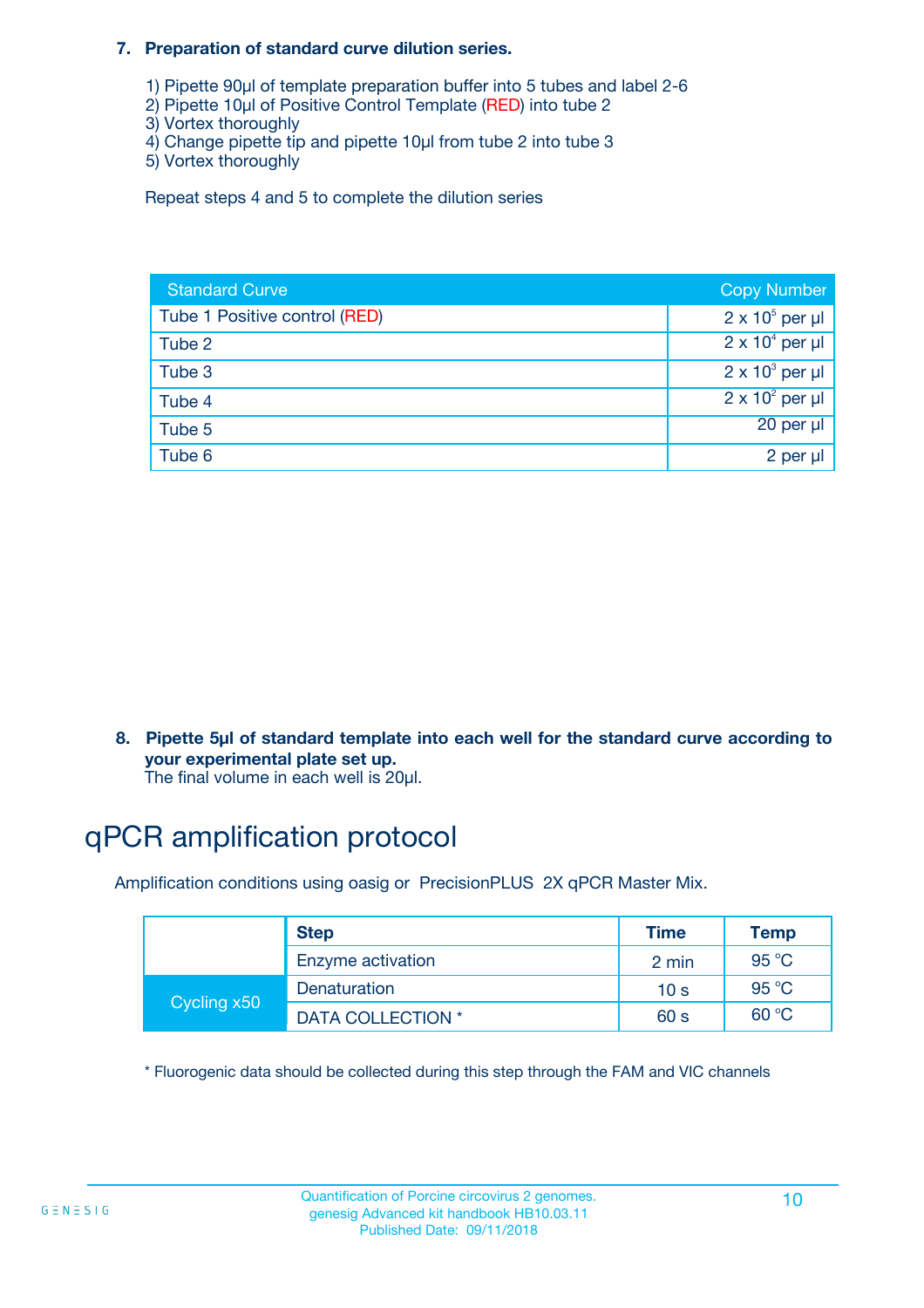# Interpretation of results

| <b>Target</b><br>(FAM) | <b>Internal</b><br>control<br>(NIC) | <b>Positive</b><br>control | <b>Negative</b><br>control | Interpretation                                                                                                  |
|------------------------|-------------------------------------|----------------------------|----------------------------|-----------------------------------------------------------------------------------------------------------------|
| $\leq 30$              | $+ 1 -$                             | ÷                          |                            | <b>POSITIVE QUANTITATIVE RESULT</b><br>calculate copy number                                                    |
| > 30                   | ٠                                   | ÷                          |                            | <b>POSITIVE QUANTITATIVE RESULT</b><br>calculate copy number                                                    |
| > 30                   |                                     | ÷                          |                            | <b>POSITIVE QUALITATIVE RESULT</b><br>do not report copy number as this<br>may be due to poor sample extraction |
|                        | ÷                                   | ÷                          |                            | <b>NEGATIVE RESULT</b>                                                                                          |
| $+ 1 -$                | $+ 1 -$                             | ÷                          | $\leq$ 35                  | <b>EXPERIMENT FAILED</b><br>due to test contamination                                                           |
| $+$ / -                | $+ 1 -$                             | ÷                          | > 35                       | $\star$                                                                                                         |
|                        |                                     | ÷                          |                            | <b>SAMPLE PREPARATION FAILED</b>                                                                                |
|                        |                                     |                            | $+$ /                      | <b>EXPERIMENT FAILED</b>                                                                                        |

Positive control template (**RED**) is expected to amplify between Cq 16 and 23. Failure to satisfy this quality control criterion is a strong indication that the experiment has been compromised.

\*Where the test sample is positive and the negative control is positive with a  $Ca > 35$ , the sample must be reinterpreted based on the relative signal strength of the two results:



If the sample amplifies  $> 5$  Cq earlier than the negative control then the sample should be reinterpreted (via the table above) with the negative control verified as negative.



If the sample amplifies  $< 5$  Cq earlier than the negative control then the positive sample result is invalidated and<br>the result should be determined  $the$  result should be inconclusive due to test contamination. The test for this sample should be repeated.